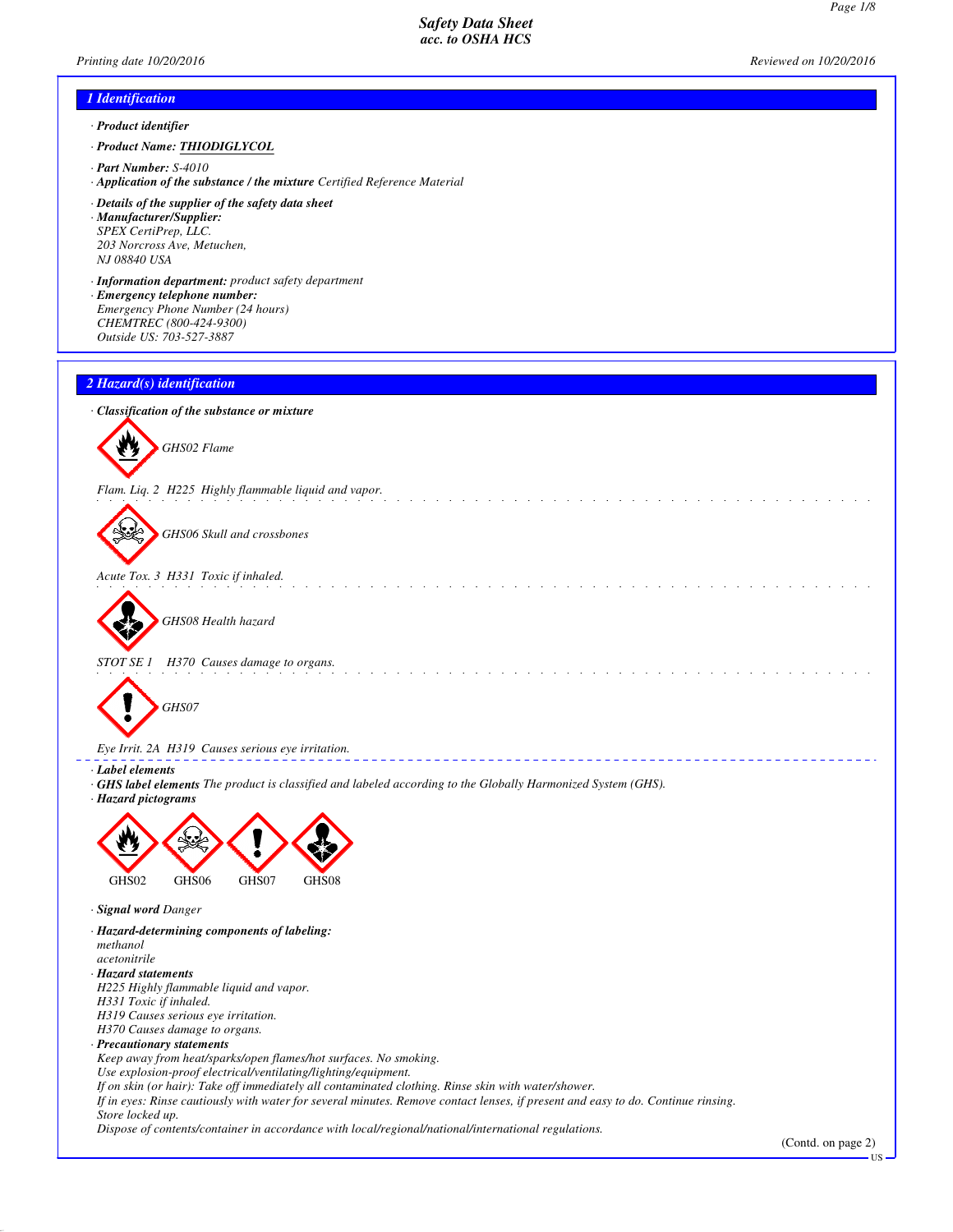*Printing date 10/20/2016 Reviewed on 10/20/2016*

| <b>Product Name: THIODIGLYCOL</b>                                                                                                                                |                    |
|------------------------------------------------------------------------------------------------------------------------------------------------------------------|--------------------|
| · Classification system:<br>$\cdot$ NFPA ratings (scale 0 - 4)<br>$Health = 1$<br>З<br>$Fire = 3$                                                                | (Contd. of page 1) |
| $Reactivity = 0$<br>$\cdot$ HMIS-ratings (scale 0 - 4)<br><b>HEALTH</b><br>$^*1$<br>$Health = *1$<br>$\sqrt{3}$<br><b>FIRE</b><br>$Fire = 3$<br>$Reactivity = 0$ |                    |
| REACTIVITY <sup>0</sup><br>$\cdot$ Other hazards<br>· Results of PBT and vPvB assessment<br>· PBT: Not applicable.<br>$\cdot$ vPvB: Not applicable.              |                    |
| $\sim$ $\sigma$<br>$\mathbf{r}$ , $\mathbf{r}$ and $\mathbf{r}$ and $\mathbf{r}$<br><b>Contract</b><br><b>Contract</b><br>$-11$                                  |                    |

# *3 Composition/information on ingredients*

*· Chemical characterization: Mixtures*

*· Description: Mixture of the substances listed below with nonhazardous additions.*

| · Dangerous components:                              |         |
|------------------------------------------------------|---------|
| $75-05-8$ acetonitrile                               | 49.95%  |
| $67-56-1$ methanol                                   | 49.95%  |
| Chemical identification of the substance/preparation |         |
| $111-48-8$ 2,2'-thiodiethanol                        | $0.1\%$ |
|                                                      |         |

## *4 First-aid measures*

- *· Description of first aid measures*
- *· General information:*
- *Immediately remove any clothing soiled by the product.*
- *Remove breathing apparatus only after contaminated clothing have been completely removed.*

*In case of irregular breathing or respiratory arrest provide artificial respiration.*

*· After inhalation:*

*Supply fresh air or oxygen; call for doctor.*

- *In case of unconsciousness place patient stably in side position for transportation.*
- *· After skin contact: Immediately wash with water and soap and rinse thoroughly.*
- *· After eye contact: Rinse opened eye for several minutes under running water. If symptoms persist, consult a doctor.*
- *· After swallowing: Do not induce vomiting; immediately call for medical help.*
- *· Information for Doctor:*

*· Most important symptoms and effects, both acute and delayed No further relevant information available.*

*· Indication of any immediate medical attention and special treatment needed No further relevant information available.*

## *5 Fire-fighting measures*

- *· Extinguishing media*
- *· Suitable extinguishing agents: CO2, extinguishing powder or water spray. Fight larger fires with water spray or alcohol resistant foam.*
- *· Special hazards arising from the substance or mixture No further relevant information available.*
- *· Advice for firefighters*
- *· Protective equipment: Mouth respiratory protective device.*

## *6 Accidental release measures*

*· Personal precautions, protective equipment and emergency procedures Wear protective equipment. Keep unprotected persons away.*

*· Environmental precautions:*

- *Do not allow product to reach sewage system or any water course.*
- *Inform respective authorities in case of seepage into water course or sewage system.*
- *Dilute with plenty of water.*
- *Do not allow to enter sewers/ surface or ground water.*
- *· Methods and material for containment and cleaning up:*

*Absorb with liquid-binding material (sand, diatomite, acid binders, universal binders, sawdust).*

(Contd. on page 3)

US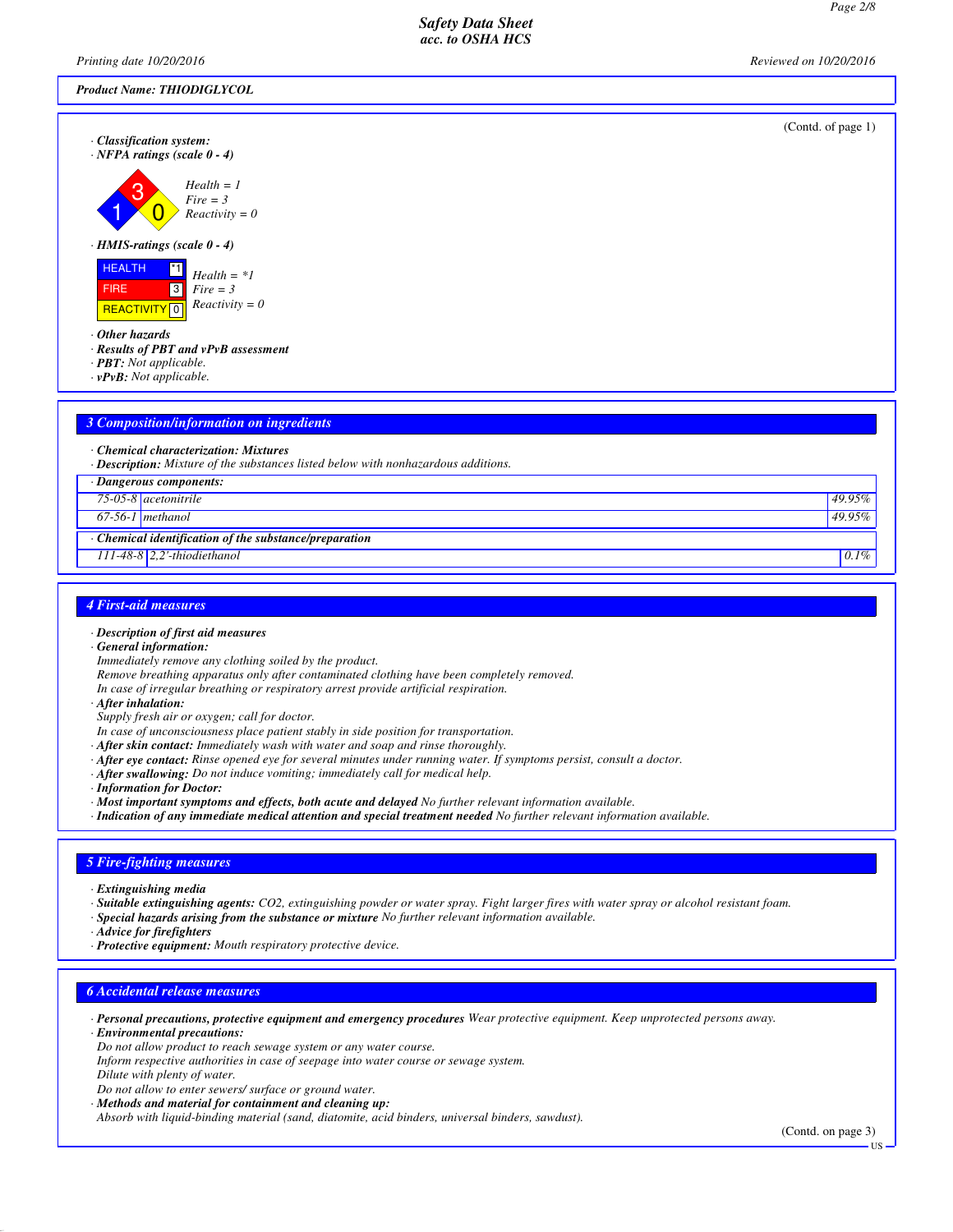#### *Product Name: THIODIGLYCOL*

*Dispose contaminated material as waste according to item 13. Ensure adequate ventilation.*

- *· Reference to other sections*
- *See Section 7 for information on safe handling.*
- *See Section 8 for information on personal protection equipment.*
- *See Section 13 for disposal information.*

## *7 Handling and storage*

# *· Handling:*

- *· Precautions for safe handling*
- *Ensure good ventilation/exhaustion at the workplace. Open and handle receptacle with care. Prevent formation of aerosols.*
- *· Information about protection against explosions and fires: Keep ignition sources away - Do not smoke.*
- *Protect against electrostatic charges.*
- *Keep respiratory protective device available.*
- *· Conditions for safe storage, including any incompatibilities*
- *· Storage:*
- *· Requirements to be met by storerooms and receptacles: Store in a cool location.*
- *· Information about storage in one common storage facility: Not required.*
- *· Further information about storage conditions:*
- *Keep receptacle tightly sealed.*
- *Store in cool, dry conditions in well sealed receptacles.*
- *· Specific end use(s) No further relevant information available.*

## *8 Exposure controls/personal protection*

*· Additional information about design of technical systems: No further data; see item 7.*

#### *· Control parameters*

|            | Components with limit values that require monitoring at the workplace:                                           |
|------------|------------------------------------------------------------------------------------------------------------------|
|            | 75-05-8 acetonitrile                                                                                             |
|            | PEL Long-term value: $70 \text{ mg/m}^3$ , 40 ppm                                                                |
|            | REL Long-term value: $34 \text{ mg/m}^3$ , $20 \text{ ppm}$                                                      |
|            | TLV Long-term value: 34 mg/m <sup>3</sup> , 20 ppm                                                               |
|            | Skin                                                                                                             |
|            | 67-56-1 methanol                                                                                                 |
|            | PEL Long-term value: 260 mg/m <sup>3</sup> , 200 ppm                                                             |
|            | REL Short-term value: 325 mg/m <sup>3</sup> , 250 ppm                                                            |
|            | Long-term value: $260$ mg/m <sup>3</sup> , $200$ ppm                                                             |
|            | Skin                                                                                                             |
| <b>TLV</b> | Short-term value: $328 \text{ mg/m}^3$ , $250 \text{ ppm}$<br>Long-term value: $262$ mg/m <sup>3</sup> , 200 ppm |
|            | Skin; BEI                                                                                                        |
|            | Ingredients with biological limit values:                                                                        |
|            | 67-56-1 methanol                                                                                                 |
|            | $BEI$ 15 mg/L                                                                                                    |
|            | Medium: urine                                                                                                    |
|            | Time: end of shift                                                                                               |
|            | Parameter: Methanol (background, nonspecific)                                                                    |
|            | <b>Additional information:</b> The lists that were valid during the creation were used as basis.                 |
|            | <b>Exposure controls</b>                                                                                         |
|            | Personal protective equipment:                                                                                   |
|            | General protective and hygienic measures:<br>Keep away from foodstuffs, beverages and feed.                      |
|            | Immediately remove all soiled and contaminated clothing.                                                         |
|            | Wash hands before breaks and at the end of work.                                                                 |
|            | Store protective clothing separately.                                                                            |
|            | Avoid contact with the eyes.                                                                                     |
|            | Avoid contact with the eyes and skin.<br>(Contd. on page $4$ )                                                   |

(Contd. of page 2)

US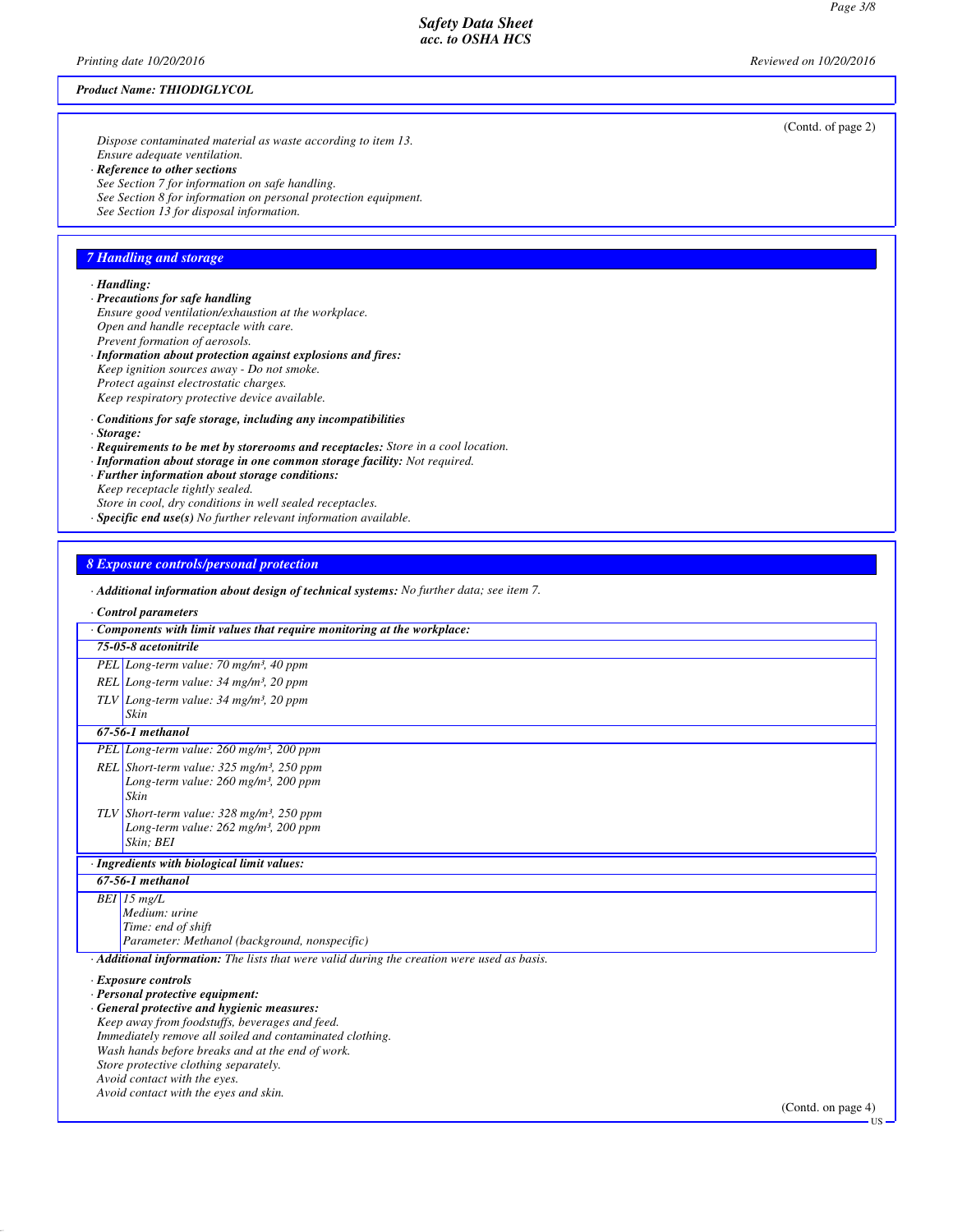(Contd. of page 3)

US

#### *Product Name: THIODIGLYCOL*

*· Breathing equipment:*

*In case of brief exposure or low pollution use respiratory filter device. In case of intensive or longer exposure use respiratory protective device that is independent of circulating air.*

*· Protection of hands:*



*Protective gloves*

*The glove material has to be impermeable and resistant to the product/ the substance/ the preparation.*

- *Due to missing tests no recommendation to the glove material can be given for the product/ the preparation/ the chemical mixture.*
- *Selection of the glove material on consideration of the penetration times, rates of diffusion and the degradation*
- *· Material of gloves*

*The selection of the suitable gloves does not only depend on the material, but also on further marks of quality and varies from manufacturer to manufacturer. As the product is a preparation of several substances, the resistance of the glove material can not be calculated in advance and has therefore to be checked prior to the application.*

- *· Penetration time of glove material*
- *The exact break through time has to be found out by the manufacturer of the protective gloves and has to be observed.*
- *· Eye protection:*



*Tightly sealed goggles*

# *9 Physical and chemical properties*

| · Information on basic physical and chemical properties<br><b>General Information</b><br>$\cdot$ Appearance: |                                                                                            |
|--------------------------------------------------------------------------------------------------------------|--------------------------------------------------------------------------------------------|
| Form:                                                                                                        | Liquid                                                                                     |
| Color:                                                                                                       | According to product specification                                                         |
| $\cdot$ Odor:                                                                                                | Characteristic                                                                             |
|                                                                                                              |                                                                                            |
| Odour Threshold:                                                                                             | Not applicable.                                                                            |
| $\cdot$ pH-value:                                                                                            | Not applicable.                                                                            |
| $\cdot$ Change in condition                                                                                  |                                                                                            |
| Melting point/Melting range:                                                                                 | Undetermined.                                                                              |
| <b>Boiling point/Boiling range:</b>                                                                          | 81 °C (178 °F)                                                                             |
| · Flash point:                                                                                               | $5 \degree C$ (41 $\degree F$ )                                                            |
| · Flammability (solid, gaseous):                                                                             | Not applicable.                                                                            |
| · Ignition temperature:                                                                                      | 455 °C (851 °F)                                                                            |
| · Decomposition temperature:                                                                                 | Not applicable.                                                                            |
| $\cdot$ Auto igniting:                                                                                       | Product is not selfigniting.                                                               |
| · Danger of explosion:                                                                                       | Product is not explosive. However, formation of explosive air/vapor mixtures are possible. |
| <b>Explosion limits:</b>                                                                                     |                                                                                            |
| Lower:                                                                                                       | 4.4 Vol %                                                                                  |
| Upper:                                                                                                       | 44.0 Vol %                                                                                 |
|                                                                                                              |                                                                                            |
| $\cdot$ Vapor pressure at 20 $\rm{^{\circ}C}$ (68 $\rm{^{\circ}F}$ ):                                        | $128$ hPa (96 mm Hg)                                                                       |
| $\cdot$ Density at 20 $\degree$ C (68 $\degree$ F)                                                           | $0.7904$ g/cm <sup>3</sup> (6.596 lbs/gal)                                                 |
| · Relative density                                                                                           | Not applicable.                                                                            |
| · Vapor density                                                                                              | Not applicable.                                                                            |
| $\cdot$ Evaporation rate                                                                                     | Not applicable.                                                                            |
|                                                                                                              |                                                                                            |
| · Solubility in / Miscibility with                                                                           |                                                                                            |
| Water:                                                                                                       | Fully miscible.                                                                            |
| · Partition coefficient (n-octanol/water): Not applicable.                                                   |                                                                                            |
| · Viscosity:                                                                                                 |                                                                                            |
| Dynamic:                                                                                                     | Not applicable.                                                                            |
| Kinematic:                                                                                                   | Not applicable.                                                                            |
|                                                                                                              |                                                                                            |
| · Solvent content:                                                                                           |                                                                                            |
| Organic solvents:                                                                                            | 50.0%                                                                                      |
|                                                                                                              |                                                                                            |
|                                                                                                              | (Contd. on page 5)                                                                         |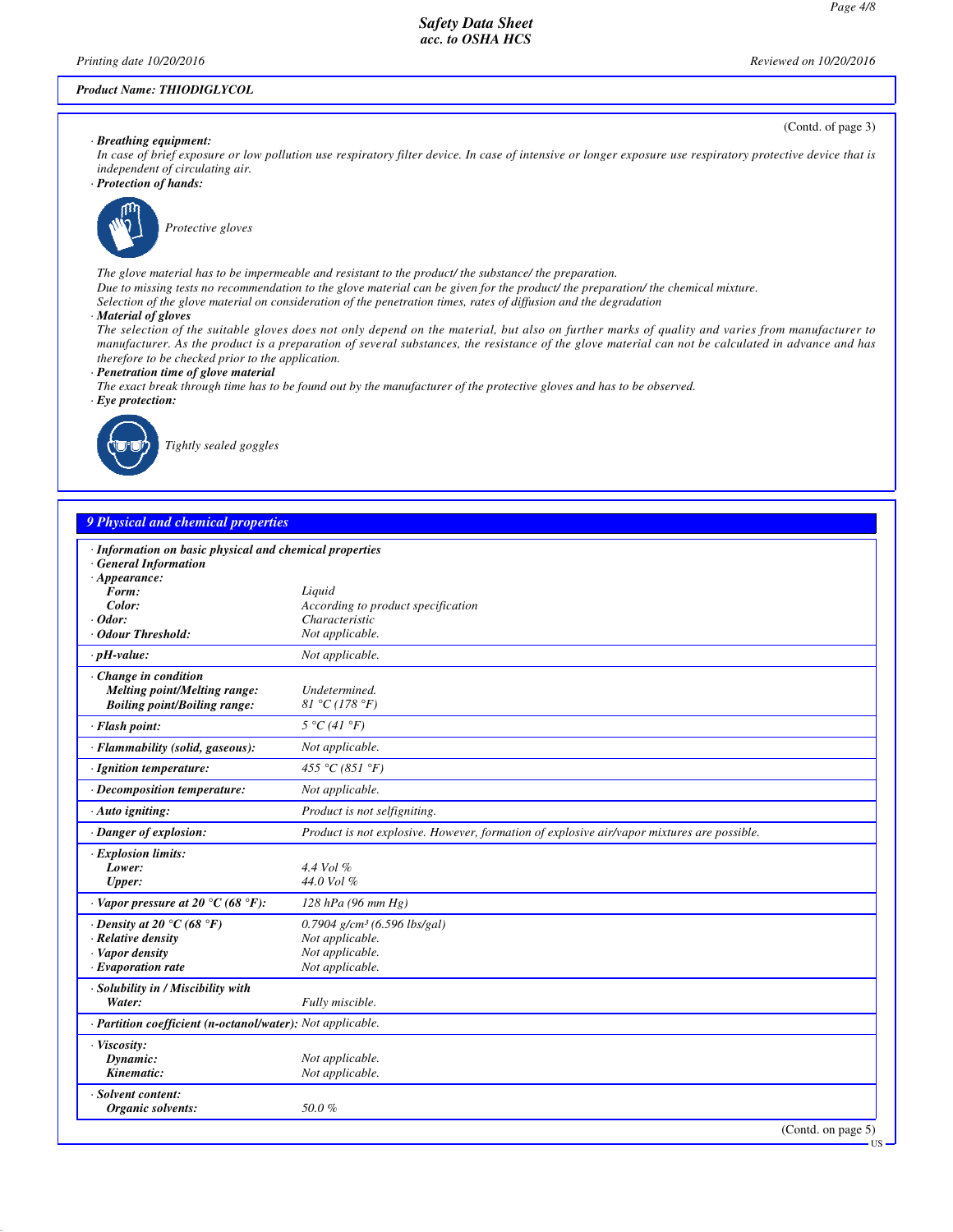*Printing date 10/20/2016 Reviewed on 10/20/2016*

## *Product Name: THIODIGLYCOL*

|                                                     |                                                      | (Contd. of page 4) |
|-----------------------------------------------------|------------------------------------------------------|--------------------|
| <b>VOC</b> content:                                 | 50.0 %                                               |                    |
| <b>Solids content:</b><br>$\cdot$ Other information | 50.0 %<br>No further relevant information available. |                    |

#### *10 Stability and reactivity*

*· Reactivity No further relevant information available.*

- *· Chemical stability*
- *· Thermal decomposition / conditions to be avoided: No decomposition if used according to specifications.*
- *· Possibility of hazardous reactions No dangerous reactions known.*
- *· Conditions to avoid No further relevant information available.*
- *· Incompatible materials: No further relevant information available.*
- *· Hazardous decomposition products: No dangerous decomposition products known.*

# *11 Toxicological information*

#### *· Information on toxicological effects*

*· Acute toxicity:*

*· LD/LC50 values that are relevant for classification:*

### *75-05-8 acetonitrile*

*Oral LD50 2730 mg/kg (rat)*

# *Dermal LD50 1250 mg/kg (rabbit)*

*67-56-1 methanol*

# *Oral LD50 5628 mg/kg (rat) Dermal LD50 15800 mg/kg (rabbit)*

# *· Primary irritant effect:*

*· on the skin: No irritant effect.*

*· on the eye: Irritating effect.*

*· Sensitization: No sensitizing effects known.*

*· Additional toxicological information:*

# *The product shows the following dangers according to internally approved calculation methods for preparations:*

*Toxic Irritant*

*· Carcinogenic categories*

*· IARC (International Agency for Research on Cancer)*

*None of the ingredients is listed.*

*· NTP (National Toxicology Program)*

*None of the ingredients is listed.*

*· OSHA-Ca (Occupational Safety & Health Administration)*

*None of the ingredients is listed.*

#### *12 Ecological information*

- *· Toxicity*
- *· Aquatic toxicity: No further relevant information available.*
- *· Persistence and degradability No further relevant information available.*
- *· Behavior in environmental systems:*
- *· Bioaccumulative potential No further relevant information available.*
- *· Mobility in soil No further relevant information available.*
- *· Additional ecological information:*
- *· General notes:*
- *Water hazard class 2 (Self-assessment): hazardous for water*
- *Do not allow product to reach ground water, water course or sewage system.*
- *Danger to drinking water if even small quantities leak into the ground.*
- *· Results of PBT and vPvB assessment*
- *· PBT: Not applicable.*
- *· vPvB: Not applicable.*
- *· Other adverse effects No further relevant information available.*

US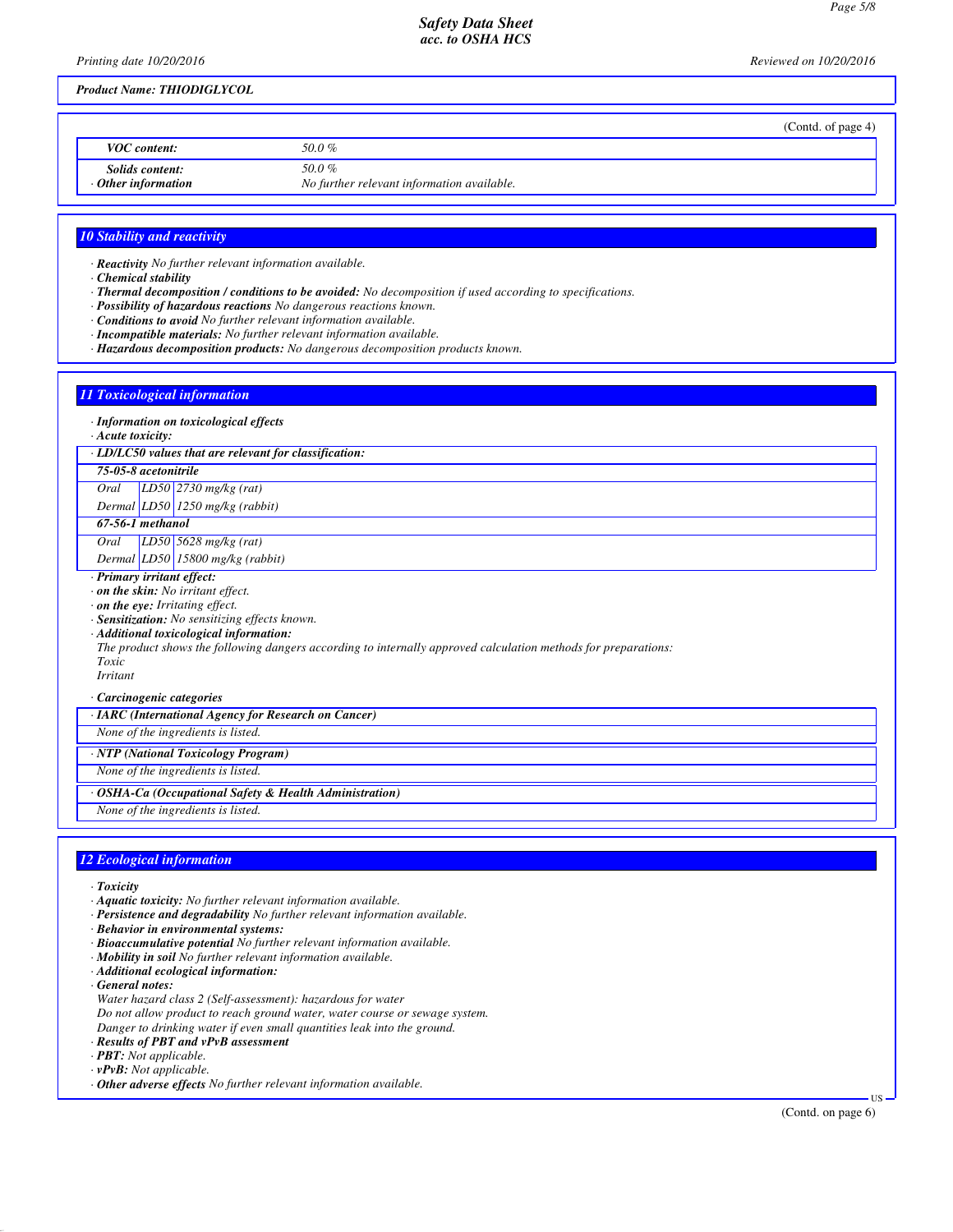*Printing date 10/20/2016 Reviewed on 10/20/2016*

# *Product Name: THIODIGLYCOL*

(Contd. of page 5)

# *13 Disposal considerations*

- *· Waste treatment methods*
- *· Recommendation: Must not be disposed of together with household garbage. Do not allow product to reach sewage system.*

*· Uncleaned packagings:*

*· Recommendation: Disposal must be made according to official regulations.*

*· Recommended cleansing agent: Water, if necessary with cleansing agents.*

| <b>14 Transport information</b>                                      |                                                                                                                             |
|----------------------------------------------------------------------|-----------------------------------------------------------------------------------------------------------------------------|
| · UN-Number                                                          |                                                                                                                             |
| · DOT, ADR, IMDG, IATA                                               | <b>UN1992</b>                                                                                                               |
| · UN proper shipping name                                            |                                                                                                                             |
| $\cdot$ DOT<br>$\cdot$ ADR                                           | Flammable liquids, toxic, n.o.s. (Methanol, Acetonitrile)<br>1992 Flammable liquids, toxic, n.o.s. (Methanol, Acetonitrile) |
| $·$ IMDG, IATA                                                       | FLAMMABLE LIQUID, TOXIC, N.O.S. (METHANOL, ACETONITRILE)                                                                    |
| · Transport hazard class(es)                                         |                                                                                                                             |
| $\cdot$ DOT                                                          |                                                                                                                             |
| <b>SEE</b>                                                           |                                                                                                                             |
| $\cdot$ Class<br>$-Label$                                            | 3 Flammable liquids<br>3, 6.1                                                                                               |
| $\cdot$ ADR                                                          |                                                                                                                             |
| ₩                                                                    |                                                                                                                             |
| $\cdot$ Class<br>$-Label$                                            | 3 Flammable liquids<br>$3 + 6.1$<br><u> - - - - - - - - - - - -</u>                                                         |
| $\cdot$ IMDG                                                         |                                                                                                                             |
|                                                                      |                                                                                                                             |
| $\cdot$ Class<br>$-Label$                                            | 3 Flammable liquids<br>3/6.1                                                                                                |
|                                                                      | <u> 22222222222</u>                                                                                                         |
| $\cdot$ IATA                                                         |                                                                                                                             |
| $\cdot$ Class<br>$-Label$                                            | 3 Flammable liquids<br>3(6.1)                                                                                               |
| · Packing group<br>· DOT, ADR, IMDG, IATA                            | $I\!I$                                                                                                                      |
| Environmental hazards:                                               | Not applicable.                                                                                                             |
| · Special precautions for user                                       | Warning: Flammable liquids                                                                                                  |
| · Danger code (Kemler):                                              | 336                                                                                                                         |
| · EMS Number:<br>· Stowage Category                                  | $F-E,S-D$<br>B                                                                                                              |
| · Stowage Code                                                       | SW2 Clear of living quarters.                                                                                               |
| · Transport in bulk according to Annex II of MARPOL73/78 and the IBC |                                                                                                                             |
| Code                                                                 | Not applicable.                                                                                                             |
|                                                                      | (Contd. on page 7)<br>$\cdot$ US -                                                                                          |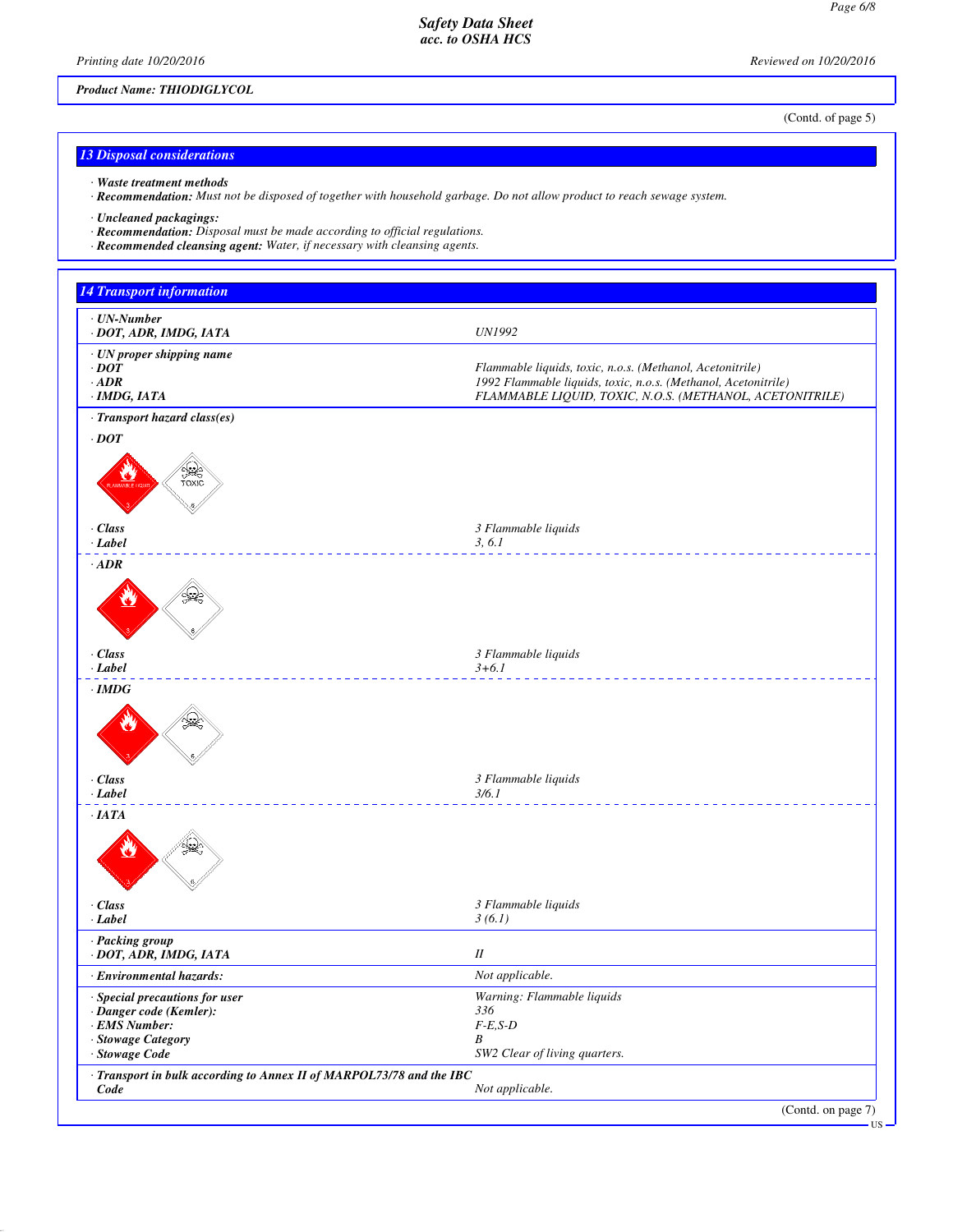*Printing date 10/20/2016 Reviewed on 10/20/2016*

*Product Name: THIODIGLYCOL*

|                                                 | (Contd. of page $6$ )                                                                |
|-------------------------------------------------|--------------------------------------------------------------------------------------|
| · Transport/Additional information:             |                                                                                      |
| $\cdot$ ADR<br>$\cdot$ Excepted quantities (EQ) | Code: E2<br>Maximum net quantity per inner packaging: 30 ml                          |
|                                                 | Maximum net quantity per outer packaging: 500 ml                                     |
| $\cdot$ IMDG                                    |                                                                                      |
| Limited quantities $(LQ)$                       | IL                                                                                   |
| $\cdot$ Excepted quantities (EO)                | Code: E2                                                                             |
|                                                 | Maximum net quantity per inner packaging: 30 ml                                      |
|                                                 | Maximum net quantity per outer packaging: 500 ml                                     |
| · UN "Model Regulation":                        | UN 1992 FLAMMABLE LIQUIDS, TOXIC, N.O.S. (METHANOL,<br>$ACETONITRILE$ ), 3 (6.1), II |
|                                                 |                                                                                      |

| <b>15 Regulatory information</b>                                                                       |                  |
|--------------------------------------------------------------------------------------------------------|------------------|
| $\cdot$ Safety, health and environmental regulations/legislation specific for the substance or mixture |                  |
| · Sara                                                                                                 |                  |
| · Section 355 (extremely hazardous substances):                                                        |                  |
| None of the ingredients is listed.                                                                     |                  |
| · Section 313 (Specific toxic chemical listings):                                                      |                  |
| 75-05-8 acetonitrile                                                                                   |                  |
| $67-56-1$ methanol                                                                                     |                  |
| · TSCA (Toxic Substances Control Act):                                                                 |                  |
| All ingredients are listed.                                                                            |                  |
| $\cdot$ Proposition 65                                                                                 |                  |
| · Chemicals known to cause cancer:                                                                     |                  |
| None of the ingredients is listed.                                                                     |                  |
| · Chemicals known to cause reproductive toxicity for females:                                          |                  |
| None of the ingredients is listed.                                                                     |                  |
| · Chemicals known to cause reproductive toxicity for males:                                            |                  |
| None of the ingredients is listed.                                                                     |                  |
| Chemicals known to cause developmental toxicity:                                                       |                  |
| $67-56-1$ methanol                                                                                     |                  |
|                                                                                                        |                  |
| · Carcinogenic categories                                                                              |                  |
| · EPA (Environmental Protection Agency)                                                                |                  |
| 75-05-8 acetonitrile                                                                                   | CBD, D           |
| · TLV (Threshold Limit Value established by ACGIH)                                                     |                  |
| $75-05-8$ acetonitrile                                                                                 | A4               |
| · NIOSH-Ca (National Institute for Occupational Safety and Health)                                     |                  |
| None of the ingredients is listed.                                                                     |                  |
| · Protective Action Criteria for Chemicals                                                             |                  |
| $PAC-I$ :                                                                                              |                  |
| $75-05-8$ <i>acetonitrile</i>                                                                          | 13 ppm           |
| $67-56-1$ methanol                                                                                     | $530$ ppm        |
| $111-48-8$ 2,2'-thiodiethanol                                                                          | $20$ mg/m $3$    |
| $PAC-2$ :                                                                                              |                  |
| $75-05-8$ acetonitrile                                                                                 | 50 ppm           |
| $67-56-1$ methanol                                                                                     | 2,100 ppm        |
| $111-48-8$ 2,2'-thiodiethanol                                                                          | $220$ mg/m $3$   |
| $\cdot$ PAC-3:                                                                                         |                  |
| $75-05-8$ <i>acetonitrile</i>                                                                          | <b>150 ppm</b>   |
| $67-56-1$ methanol                                                                                     | $7200*ppm$       |
|                                                                                                        |                  |
| $111-48-8$ 2,2'-thiodiethanol                                                                          | $1,300$ mg/m $3$ |